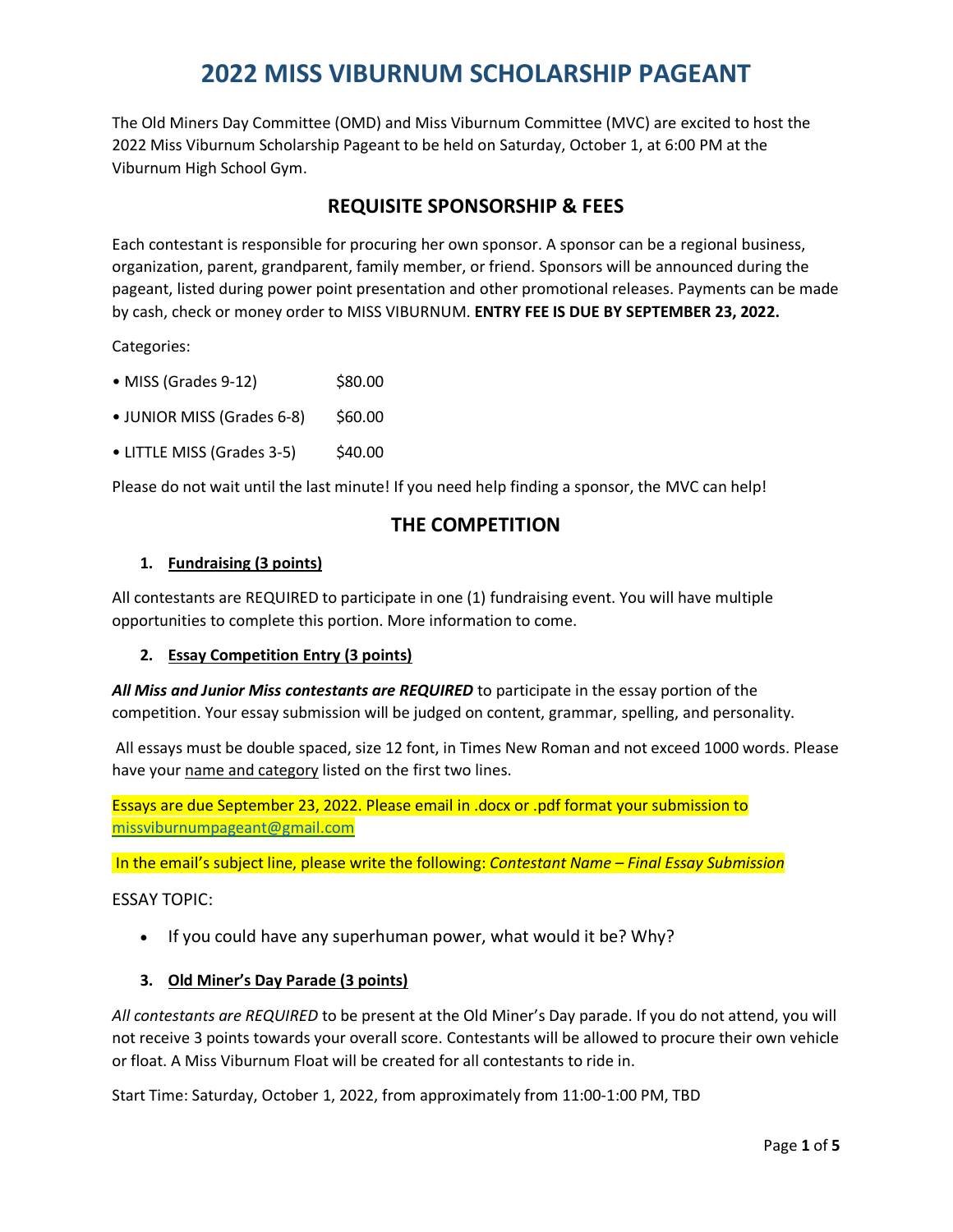#### **Location:** TBD

**Attire:** Miss Viburnum T-shirt (will be provided), blue jeans pants, skirt or shorts, comfortable shoes

#### **4. Personal Interview, Opening Number and On-Stage Introduction (1 point)**

Our panel of judges will meet with each contestant to get to know them better on an individual basis for up to *3 minutes*. All questions/topics will be age appropriate and most likely based off your *Judge's Bio Sheet*.

All contestants will participate in the Opening number and On-stage Introduction. The opening number's choreography will be rehearsed during practices and an instructional video will be provided. Immediately following the opening number, contestants will introduce themselves by saying their name and sponsor for the competition.

**Start Time:** Saturday, October 1, 2022, at 4:30 PM

**Location:** Viburnum High School Gym

**Interview & Opening Number Attire:** Silver-sequined top/bottom/dress/jumpsuit. Please make this your own style. Sequin must be SILVER. You may incorporate White or Blue Denim into your outfit. Please make sure length is age appropriate and suitable for stage. Dresses can have long, short, off-shoulder or no sleeves. NO TUBE TOPS. Recommended shoes: Silver, black, white, or nude.

#### **5. Talent Competition (1 point)**

All contestants are required to participate in the talent portion of the competition. Contestants will be judged on presentation, entertainment factor, showmanship, overall composure, and appearance. *Each contestant will have up to four (4) minutes to perform.* A talent can be anything from singing and dancing, to a science experiment, or teaching the audience something new. Music and costumes must be age appropriate.

*All contestants are REQUIRED to have their talent presentation approved by the MVC no later than September 23, 2022.*

#### **6. Formal Wear Parade and Individual Presentation (1 point)**

All contestants will participate in the Formal Wear Parade. Immediately following this presentation will be the individual, judged portion of the competition.

**Attire:** Full length or tea length gowns are acceptable. No cocktail dresses. Choose a dress that is age appropriate, easy to walk in, and shows your own personal style. Remember, you will be modeling on carpet. Take the length and heaviness of your gown into account.

#### **7. On Stage Question (1 point)**

All contestants will answer one on-stage question. A list of potential questions will be provided one week prior to show.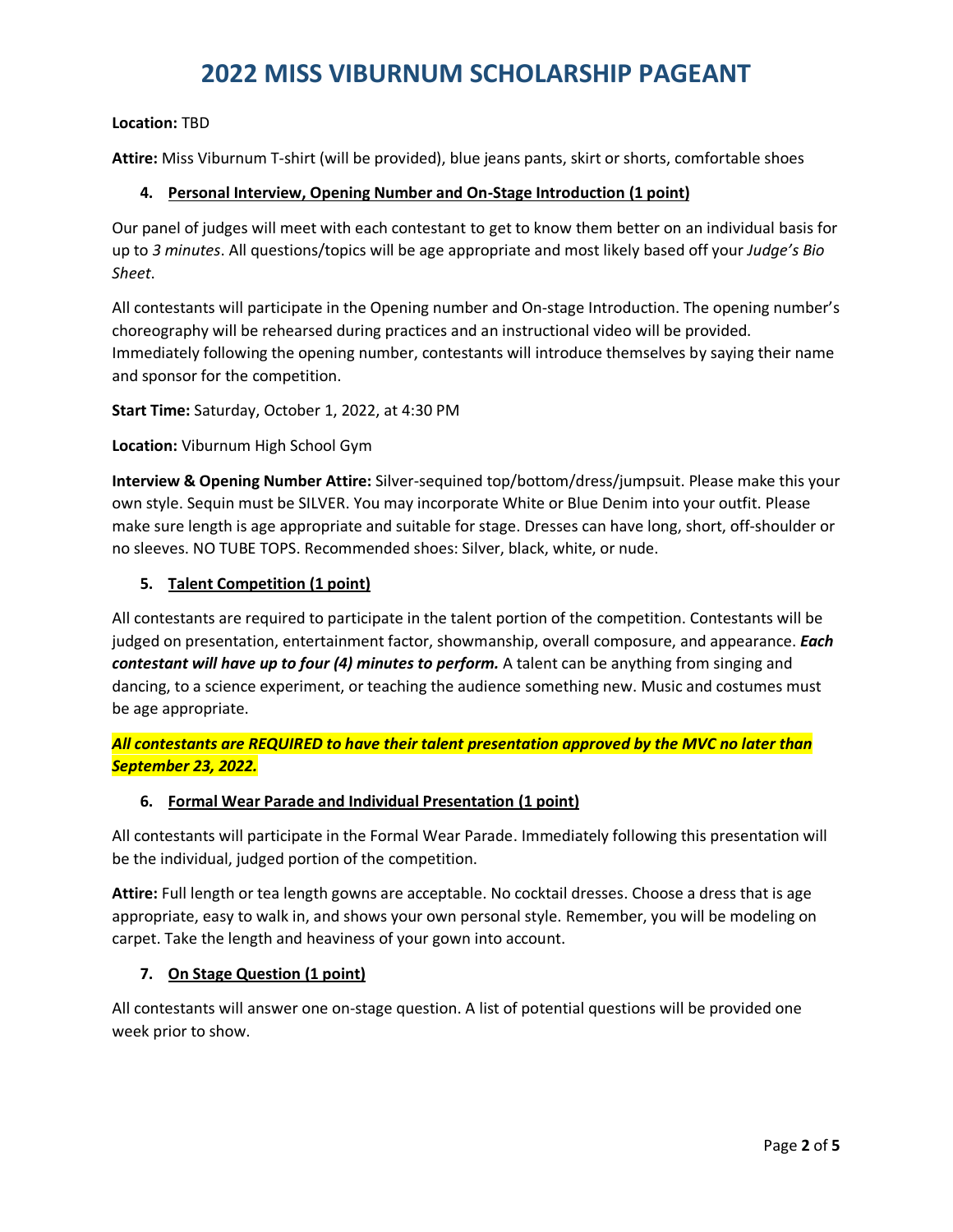Each contestant is allowed *one FEMALE companion* to join her backstage and will be assigned to a dressing room by the MVC. If you have any special circumstances that need to be taken into consideration, please discuss with MVC prior to pageant.

Remember, borrowing or re-wearing a favorite evening gown or talent costume works! *Makeup, hair, and attire need to be age appropriate.*

### **SCHOLARSHIPS & AWARDS**

| Miss Viburnum 2022   | \$1000 Scholarship & other prizes |  |
|----------------------|-----------------------------------|--|
| Miss 1st Runner Up   | \$500 Scholarship                 |  |
| Miss 2nd Runner Up   | \$250 Scholarship                 |  |
| Junior Miss Viburnum | \$200 Cash Prize & other prizes   |  |
| Little Miss Viburnum | \$100 Cash Prize & other prizes   |  |
|                      |                                   |  |

| Most Talented Miss /Junior Miss/ Little Miss              | \$100 Cash Prize      |
|-----------------------------------------------------------|-----------------------|
| <b>Outstanding Author Miss /Junior Miss / Little Miss</b> | \$100 Cash Prize      |
| Miss Hospitality                                          | \$100 Cash Prize      |
| People's Choice Award                                     | <b>TBD Cash Prize</b> |

**Other SPECIAL awards:** Best Interview Miss/ Junior Miss/ Little Miss, Best Evening Gown Presentation Miss/ Junior Miss/ Little Miss, Most Photogenic, Miss Congeniality

*All awards are subject to change without notice.* The Miss Hospitality prize will be awarded to the young lady who raised the most money during our fundraising events. People's Choice Award will go to the young lady with the most votes by the public the night of the pageant. \$1 equals 1 vote.

#### *All special awards have no bearing on winners of the pageant.*

Miss Viburnum, Miss 1st runner up, and Miss 2nd runner up scholarships will be awarded to each winner upon high school graduation. Proof of continuing education must be provided to the Miss Viburnum Committee and/or Old Miners Days Committee before funds will be released. All other cash prizes will be paid to the winners within 10 days of win.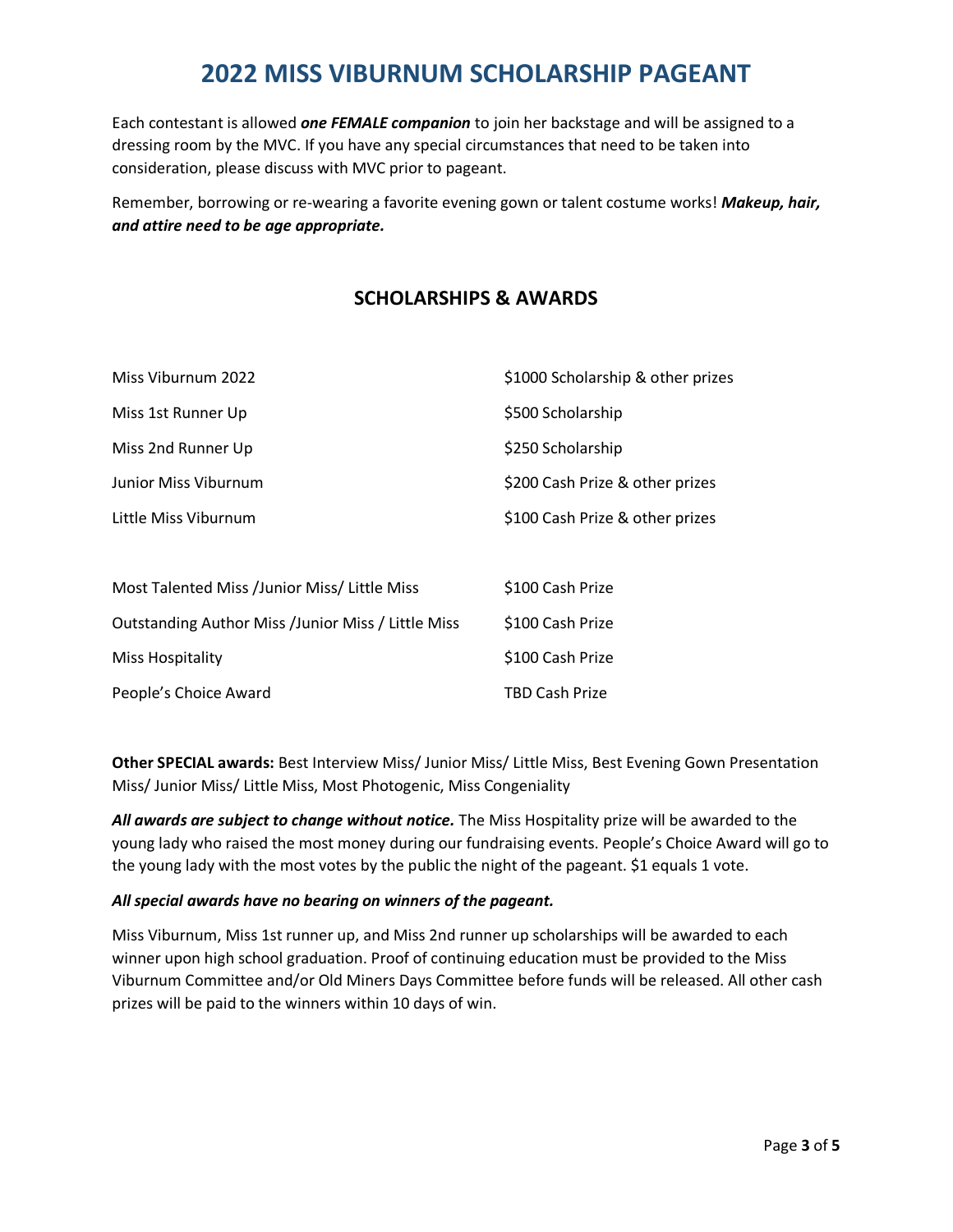### **OLD MINERS' DAY**

#### **DISCLAIMER OF MISS VIBURNUM COMMITTEE (MVC) AND OLD MINERS' DAYS COMMITTEE (OMD) RESPONSIBILITY:**

- I understand that the MVC and OMD are not responsible or liable for any illness, injury, damage, loss or expense due to sickness, weather, strikes, hostilities, wars, natural disasters, terrorism, or other such causes.
- I understand that the MVC and OMD are not responsible or liable for any loss, damage, or theft of my personal belongings.
- I understand that entry into the 2022 Miss Viburnum Scholarship Pageant gives permission to both the MVC and OMD to use photographs, audio, and video of the contestant in all promotional mediums.
- I understand that my talent must be approved by the MVC by September 23, 2022. If I perform a talent that was not approved, then I am subject to immediate disqualification.
- I understand that I may be disqualified for inappropriate behavior during events, rehearsals, and the competition.
- I understand that no refunds will be given under any circumstances. The MVC and OMDC have up to 10 days after the competition to disburse cash prizes. Scholarships will be disbursed upon high school graduation and proof of continuing education must be provided.

| Date: __________________   |
|----------------------------|
| Date: ____________________ |
|                            |
|                            |
|                            |

**Age Category as of 2022-2023 school year: (please check one)**

**[ ] Little Miss (Grades 3-5) [ ] Junior Miss (Grades 6-8) [ ] Miss (Grades 9-12)**